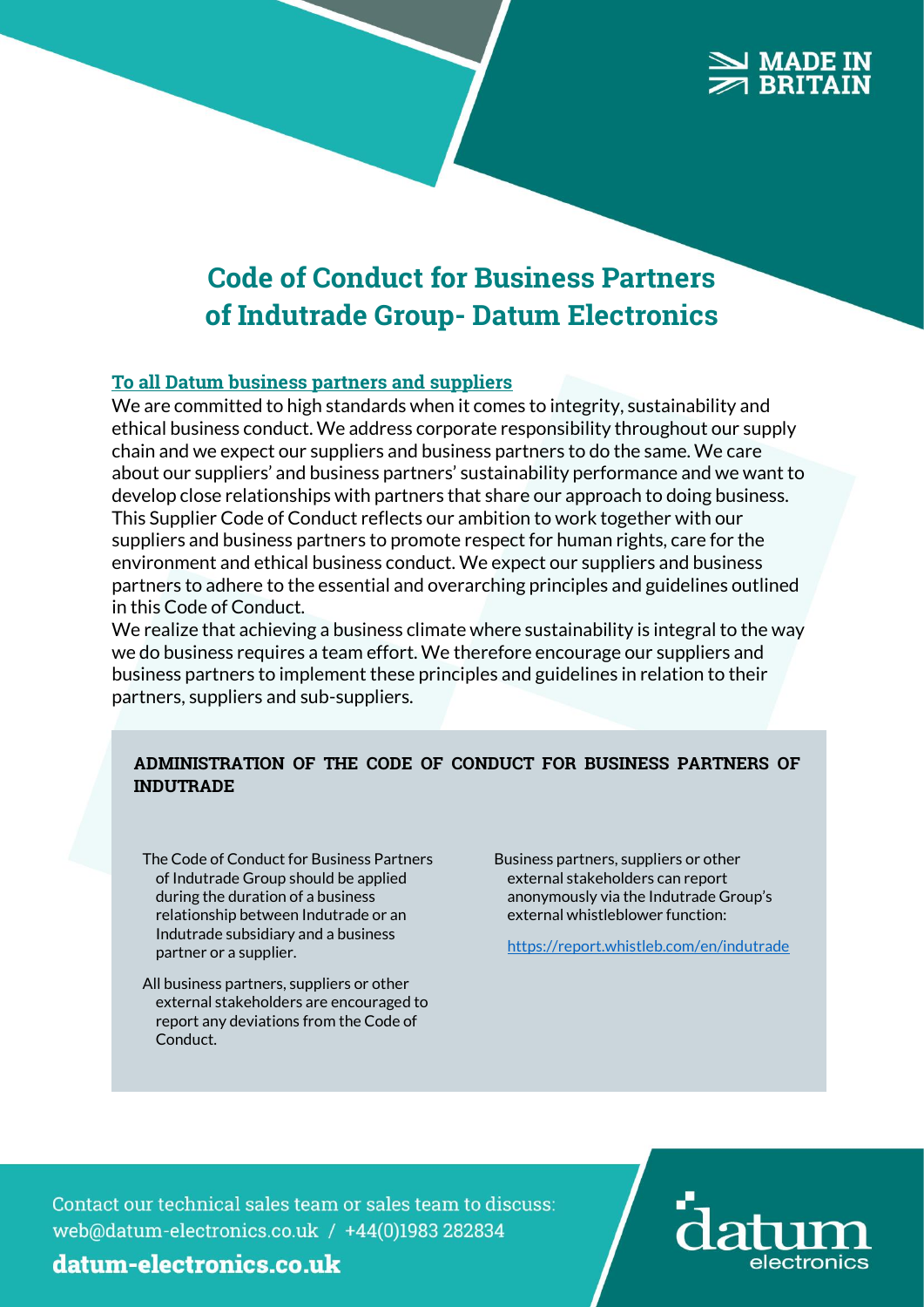#### WHY DO WE HAVE A CODE OF CONDUCT?

The Code of Conduct is an expression of who we are and how we do business at Indutrade.

The purpose of this Code of Conduct is to ensure that our business partners, including our suppliers, operate in adherence with internationally recognised standards on human rights, labour rights, the environment, and anti-corruption.

The Code of Conduct has its starting point in the fundamental values expressed in the Global Compact's corporate sustainability principles, the OECD Guidelines for Multinational Enterprises, and other international generally accepted norms. It does not cover all situations that may arise, nor all laws, guidelines and internal rules.

Indutrade requires that business partners and suppliers follow applicable laws and regulations in countries in which they operate. In certain situations, such as in countries with weak legislation or controls, the requirements of the Code of Conduct may be stricter than local legislation, customs and practice. In case that you experience a discrepancy between local legislation and the Code of Conduct, the most appropriate course of action should be established by cooperation and open dialogue between Indutrade and the business partner.

#### WHO IS COVERED BY THE CODE OF CONDUCT?

The Code of Conduct applies to anyone who has a business relationship to Indutrade Group or Indutrade subsidiaries.

#### WHAT HAPPENS IF THE CODE OF CONDUCT IS VIOLATED?

If you see something that worries or troubles you, or that may constitute a violation of the Code of Conduct, you are encouraged to report it immediately. Indutrade takes every reported violation seriously and will investigate the matter and take suitable action.

The information you provide will be treated confidentially. Apart from violations of law, the information will be provided only to the persons who must be informed in order to be able to deal with the matter.

Depending on the severity of the misconduct, if a business partner or supplier is found to have breached the Code, without having notified Indutrade and/or taken appropriate remedial action, business may be reduced, and, ultimately, the business relationship with Indutrade may be ended.

You should always know that your report is in the best interests of your colleagues and the company, and a person who has reported a justifiable suspicion shall never be subject to any form of reprisal.

Contact our technical sales team or sales team to discuss: web@datum-electronics.co.uk / +44(0)1983 282834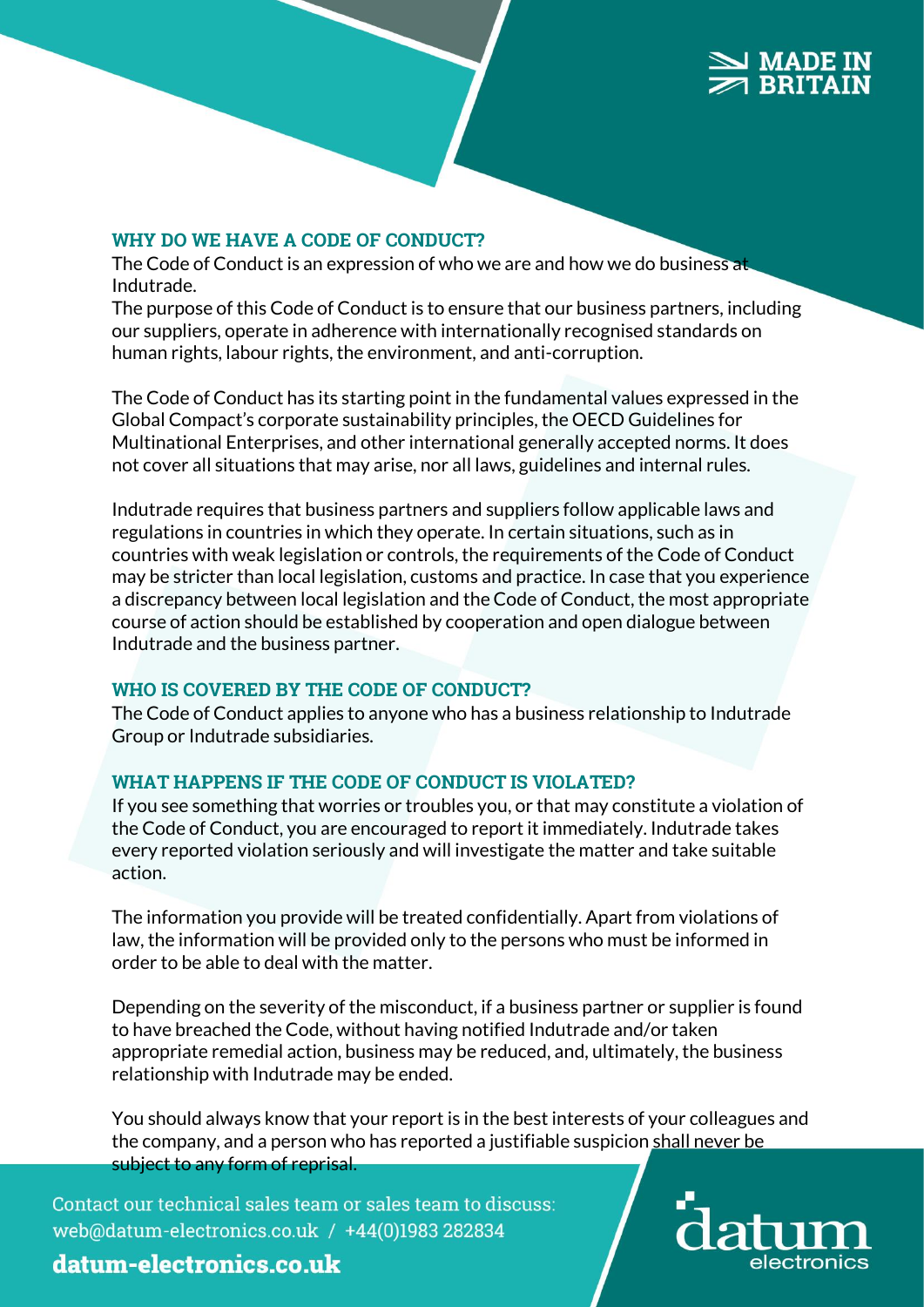#### HOW DO I REPORT A POTENTIAL VIOLATION?

If you suspect that this Code of Conduct has been violated, you should turn to Indutrade Group's whistleblower function where you can submit an anonymous report via the Group's external whistleblower function:

https://report.whistleb.com/en/indutrade

If you have reported a suspected violation of the Code of Conduct, you can expect that your report will be investigated confidentially, promptly and professionally. If a violation can be proved to have taken place, Indutrade's management will review the matter and decide on any actions. You will receive feedback on how your report has been handled.

Business partners and suppliers should ensure that their employees have the right to anonymously raise concerns about potential breaches of the Code without fear of reprisals.

# **We act with integrity and high ethics in all of our business relationships and expect the same from our business partners.**

**Indutrade has multiple business relationships with suppliers, vendors, contractors and subcontractors. To be able to grow and develop, we must maintain high confidence and trust among our business partners and people in their operating environment, and in return be a trusted partner ourselves.**

- Our business partners shall follow applicable laws and regulations in all countries in which they work. If the provisions of this Code of Conduct demand higher standards than what is required under national law, the business partner or supplier should notify Indutrade and appropriate action shall be determined in dialogue between the business partner and Indutrade.
- All forms of corrupt conduct are strictly forbidden. Corruption is defined as "the abuse of entrusted power for private gain" and extends to both financial and nonfinancial gains. Corrupt conduct includes bribery, receipt of improper gifts and entertainment, facilitation and protection payments, extortion, money laundering, and nepotism.
- We encourage our suppliers and other business partners to impose requirements akin to those in this Code to their suppliers and subcontractors. No one who works under the business partner's name or any of its subsidiaries' names may grant, offer, receive, request, promise, or promote payments, gifts or other improper benefits that could influence or may be perceived to influence the objectivity of a business or governmental decision.

Contact our technical sales team or sales team to discuss: web@datum-electronics.co.uk / +44(0)1983 282834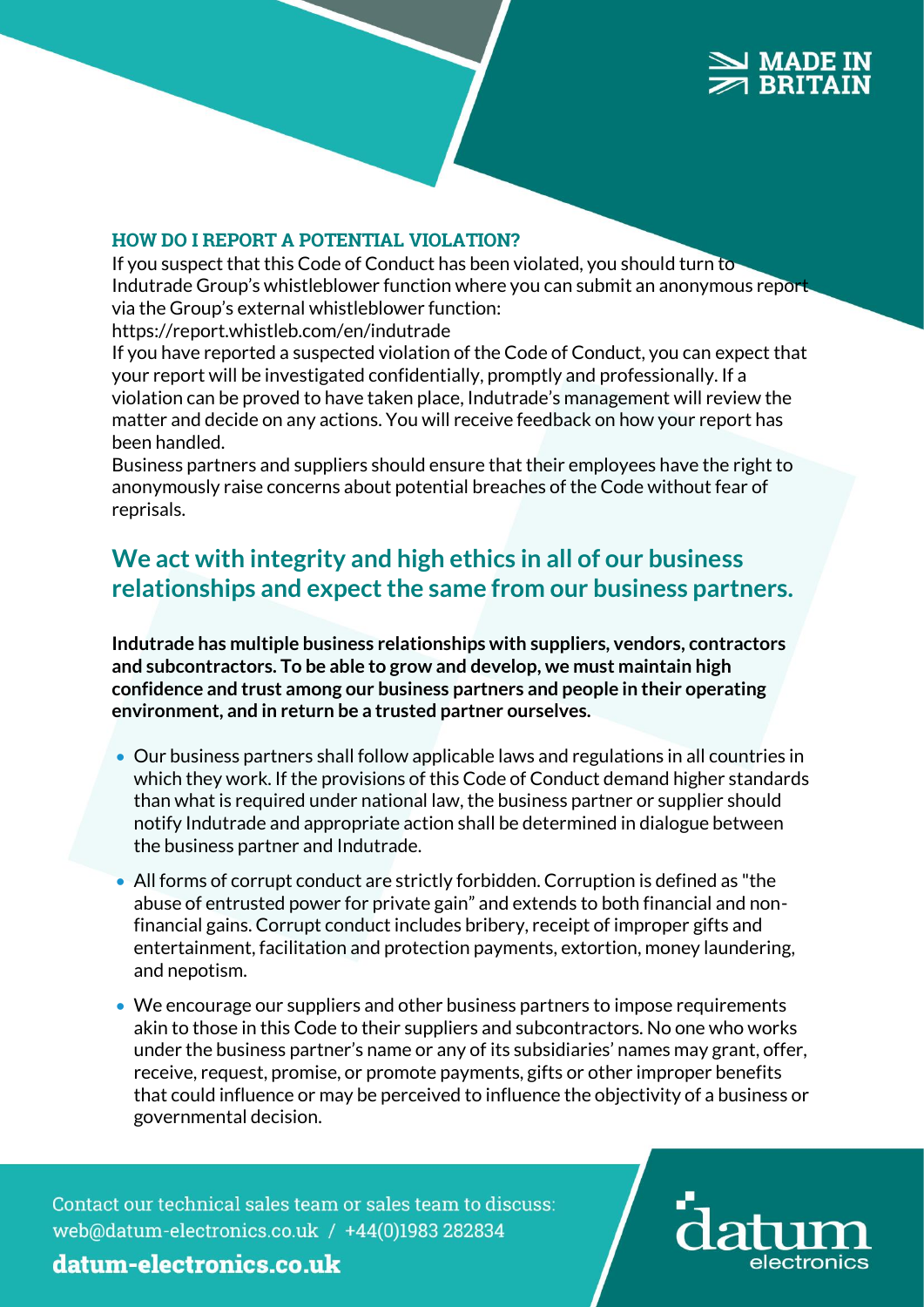### **MADE IN RRITA**

- Our business partners shall only offer or receive gifts, meals, entertainment, and other forms of hospitality, if they are compatible with applicable laws and generally accepted business practice. It should be noted that higher standards may apply in different countries, in which case such higher standards should be adhered to.
- Our business partners shall not make political contributions, charitable donations and sponsorships in expectation of receiving any advantages.
- Our business partners shall ensure that its information is open, correct, continuous, fast and of the best quality, and that it is provided in accordance with applicable laws, regulations, accounting standards and norms.
- Our business partners shall always act in the best interest of Indutrade and their own company, and avoid conflicts of interest. A conflict of interest arises when private interests, personal relationships or external activities affect or give the impression of affecting the performance of the work duties.
- Inside information is non-public information of a precise nature, relating, directly or indirectly, to Indutrade, and which, if made public, would be likely to have a significant effect on the price of financial instruments issued by Indutrade. If a business partner has such information, the business partner may not trade or amend orders regarding Indutrade instruments. Nor may the business partner disclose such information to any other person, or recommend or induce any other person to trade or amend an order regarding Indutrade instruments.

Contact our technical sales team or sales team to discuss: web@datum-electronics.co.uk / +44(0)1983 282834

electronics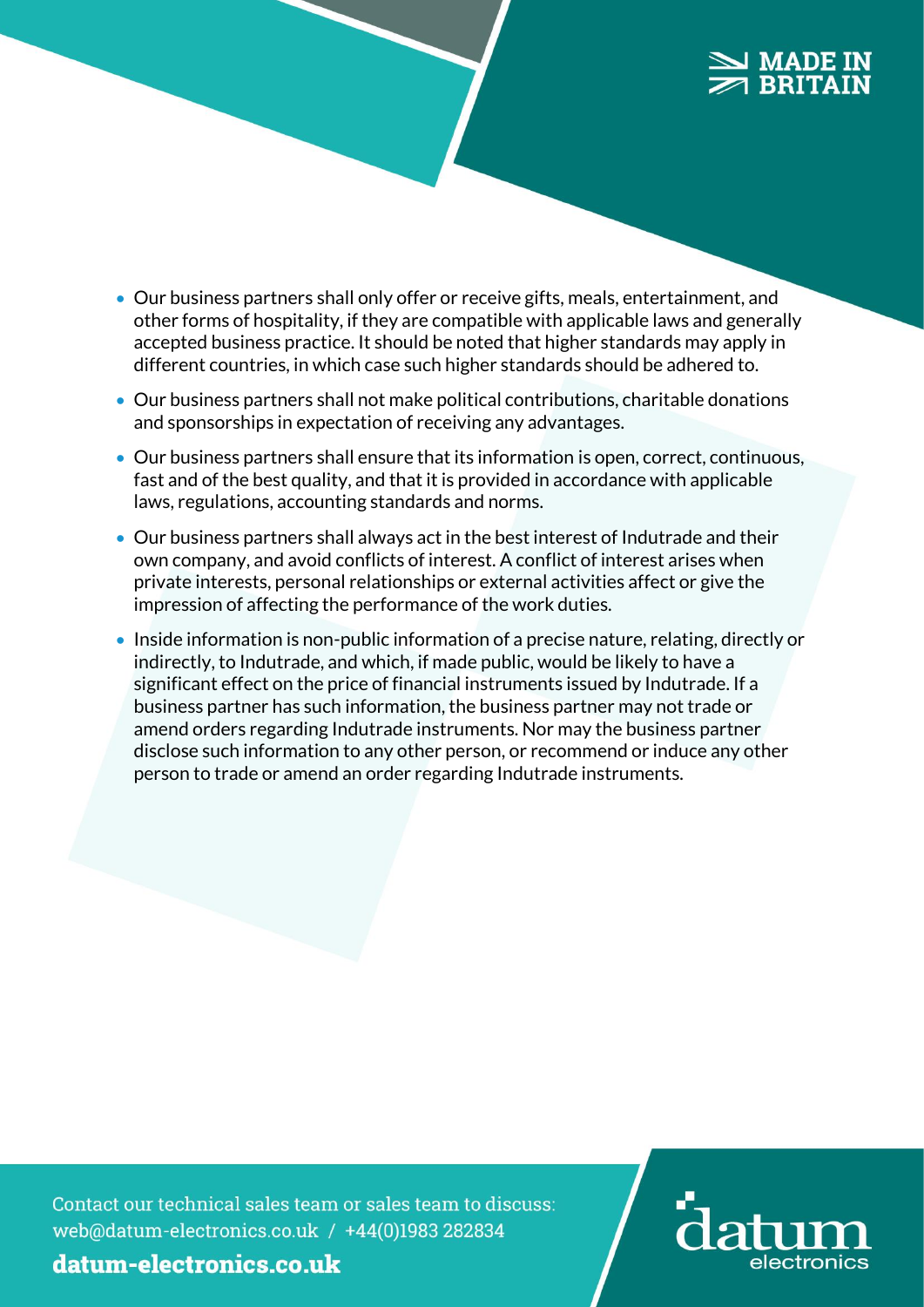### **MADE IN RRITAIN**

# **We deeply care about health and safety in the workplace.**

**Indutrade expects its business partners to eliminate obvious physical risks and positively influence their employees' attitudes and behaviours that counter stress and psychosocial illness. Being aware of health and safety risks contributes to creating workplaces where people are comfortable and can perform well.**

- Our business partners shall be aware of and adhere to applicable rules, policies and processes for health and safety in their area of operation.
- Our business partners shall remedy and report high-risk work conditions, accidents, work- related injuries and illnesses. In addition, business partners shall ensure that all of their employees and contractors receive the training and protective equipment necessary.

Contact our technical sales team or sales team to discuss: web@datum-electronics.co.uk / +44(0)1983 282834

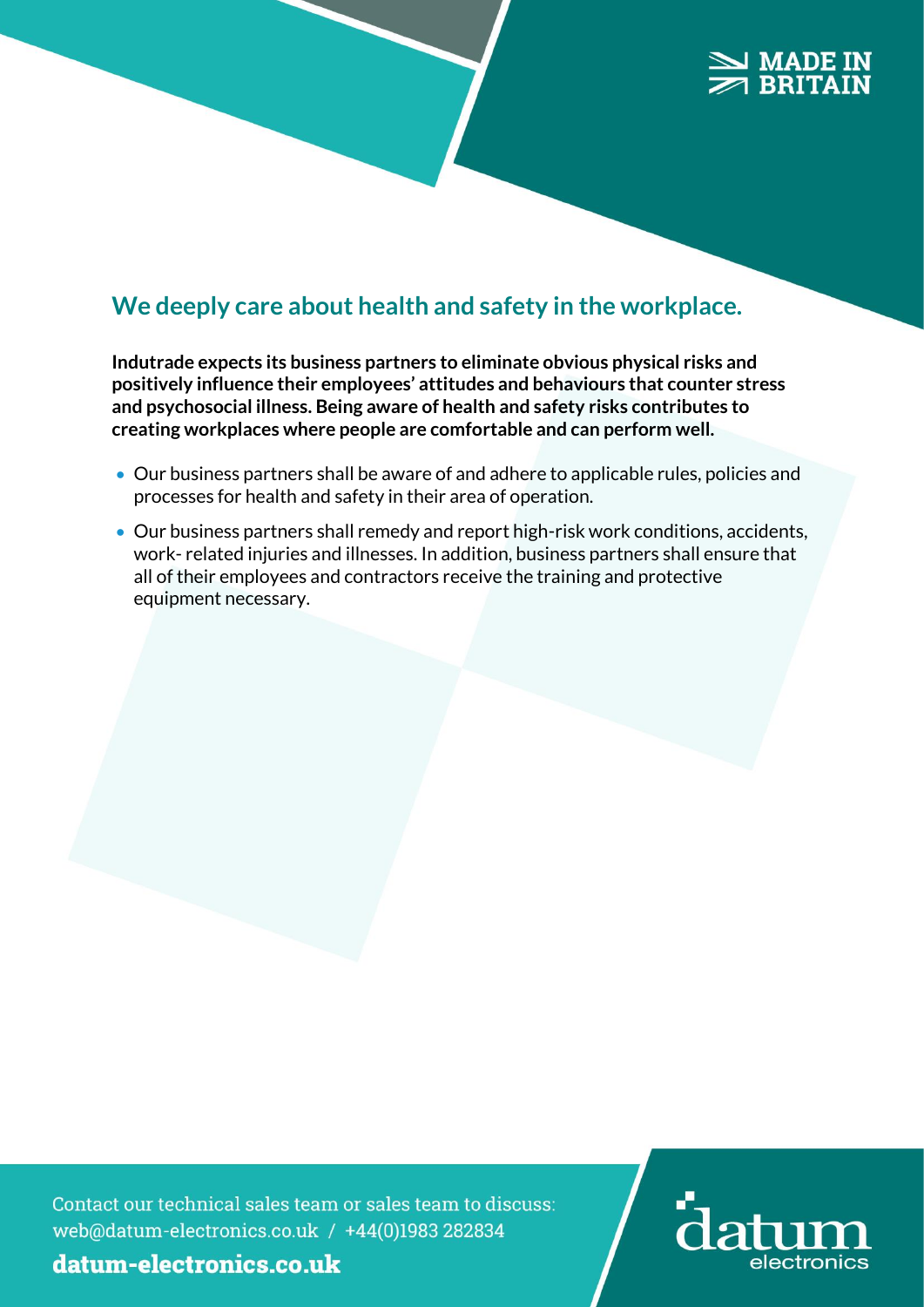# **We trust that our business partners build relationships with their employees built on openness, respect and influence**.

**Every workplace is unique – each with its own history. Company culture is not in the walls but in how we treat each other, every day. We have a firm belief that Interaction between employer and employee should be built upon mutual respect, openness to criticism and exchange of good ideas.** 

- Our business partners shall recognise their employees' fundamental right to decide to freely associate and be represented by labour unions, as well as an employee's right to refrain from joining a labour union. Business partners shall further respect the right of employees and their unions to conduct collective bargaining.
- Our business partners shall pay salaries and benefits in accordance with applicable laws and collective agreements. In cases where no collective agreements exist, business partners shall adhere to applicable industry norms. Business partners shall strive for equal pay for equal work and counter unreasonable differences in pay between men and women.
- Our business partners shall strive to develop diversity and equality among their employees.
- Discrimination in any hiring and employment practices based on race, colour, sex, disability, age, language, religion, political or other opinion, national or social origin, property, birth or any other status shall not be tolerated.
- Harassment, threats or other unsuitable conduct in the workplace shall not be permitted.

Contact our technical sales team or sales team to discuss: web@datum-electronics.co.uk / +44(0)1983 282834

electronics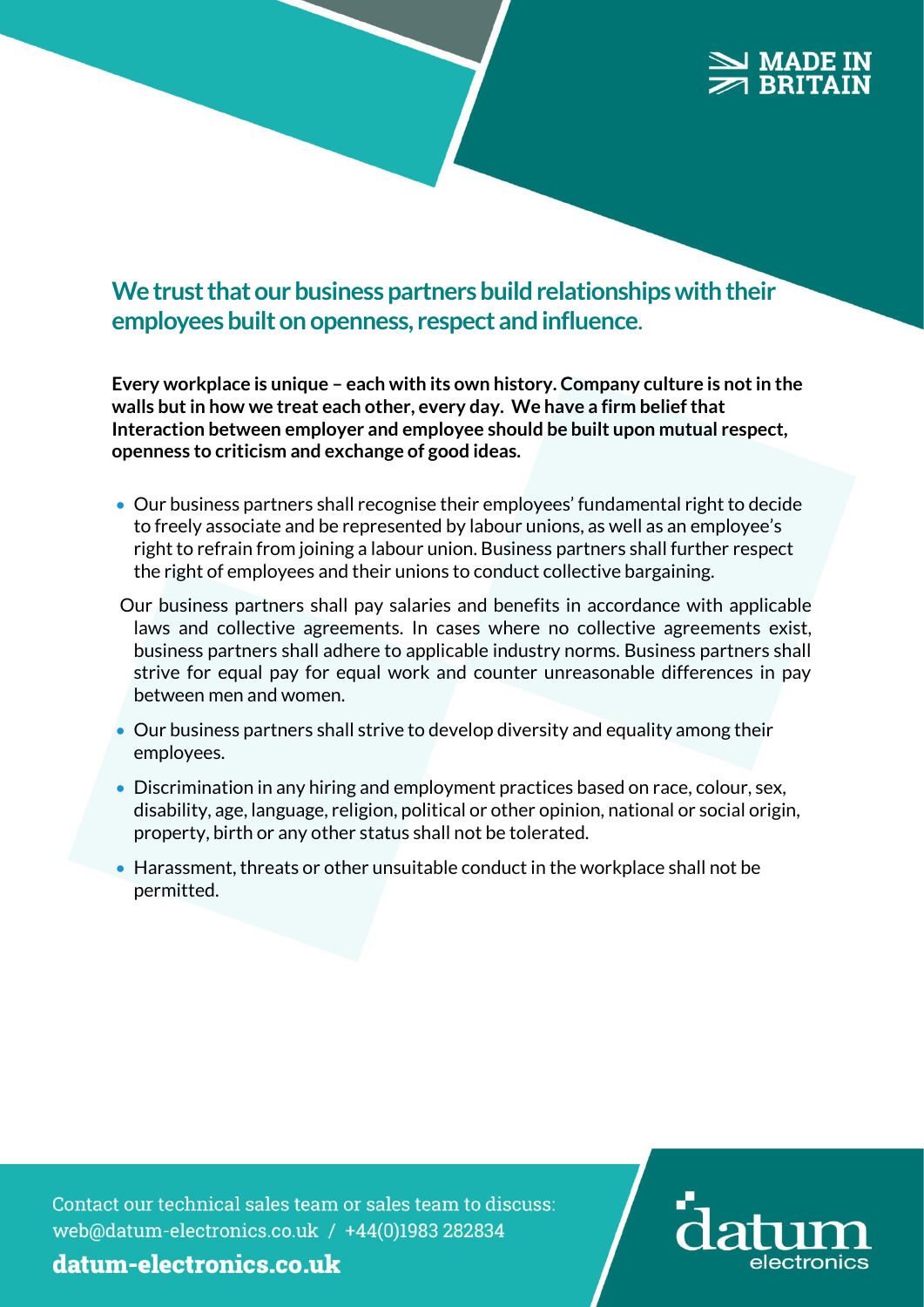## **Our business partners shall respect and protect fundamental human rights.**

**Indutrade has an expanding value chain that extends across continents. Regardless of where in the world we engage with business partners, it is important for us that people's fundamental liberties and rights are respected and protected.**

- Our business partners shall support and respect at a minimum the internationally recognised human rights expressed in the International Bill of Human Rights and the principles concerning fundamental rights set out in the 1998 International Labour Organisation Declaration on Fundamental Principles and Rights at Work.
- Our business partners shall ensure that they identify potential and actual negative human rights impacts related to their own operations and business relations and always act responsibly and forcefully in cases where human rights risk are identified as such.
- Our business partners shall not tolerate child labour or any form of forced or compulsory labour in their own operations or among their business partners, including vendors and suppliers. We expect that our business partners to strictly adhere to national and international minimum age laws in all places where they conduct operations and are particularly cognizant when employing young people. In addition, no employee shall be required to relinquish his or her identification documents or pay a deposit upon the start of employment.
- Our business partners shall safeguard personal integrity and ensure that personal data and disclosures that the company may obtain or use in its operations are handled in accordance with applicable laws and rules.

Contact our technical sales team or sales team to discuss: web@datum-electronics.co.uk / +44(0)1983 282834

electronics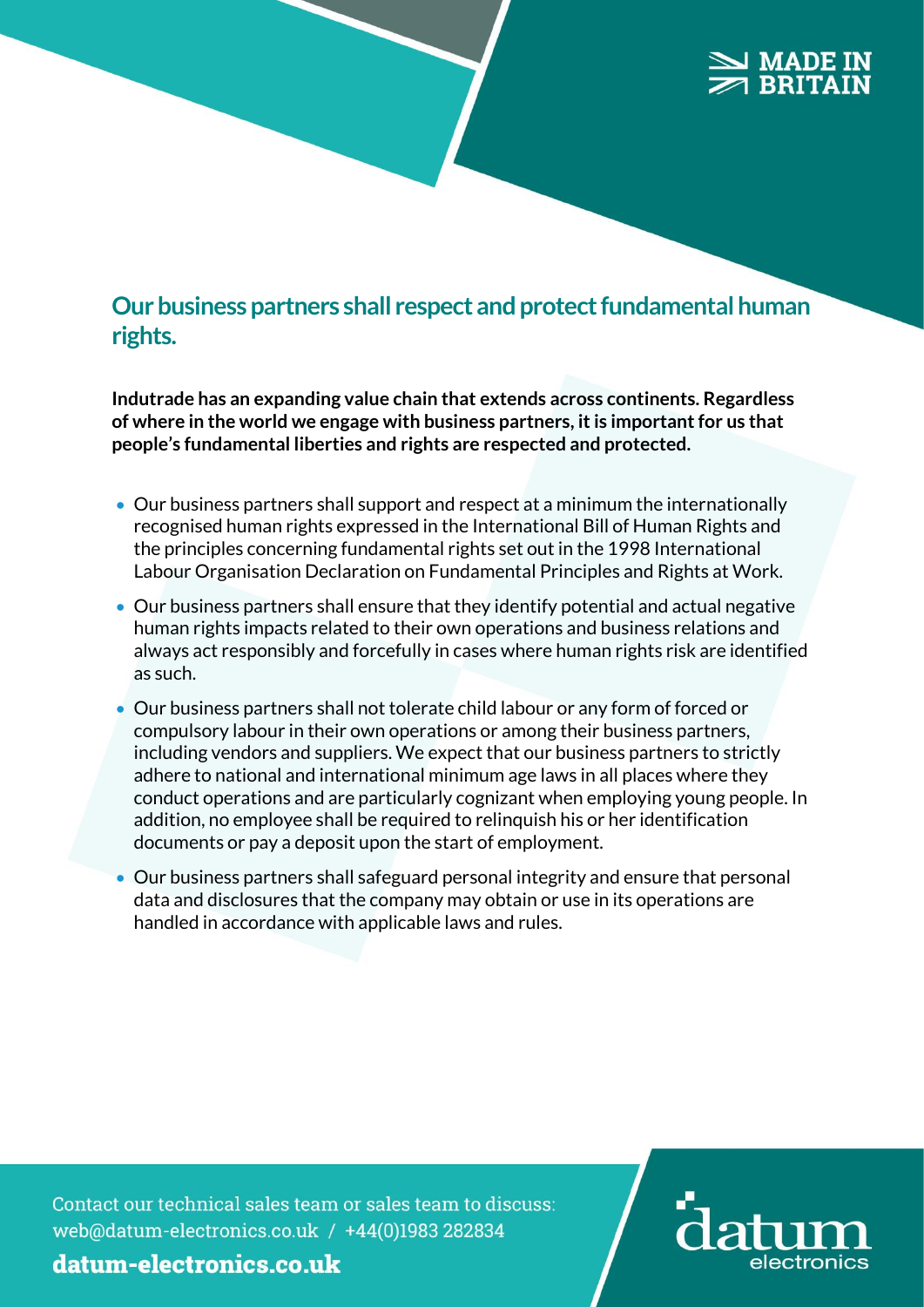# **MADE IN**

# **We are committed to continuously reducing our environmental impact in close collaboration with our business partners.**

**Indutrade dares promise to always strive to improve operations and customer products from an environmental perspective by applying a precautionary approach. This can only happen, if we continuously collaborate with our business partners and develop our competences and niche areas of expertise together.**

- Our business partners shall have good knowledge about and adhere to applicable environmental laws and relevant product standards associated with our respective operations.
- Our business partners shall work systematically to measure, track and communicate progress on their environmental performance in terms of energy and resource efficiency, emissions, waste management, transports and other relevant environmental aspects.
- Our business partners shall continuously strive to develop their competence with the aim of always being able to offer the environmentally best product or solution.

Contact our technical sales team or sales team to discuss: web@datum-electronics.co.uk / +44(0)1983 282834

electronics